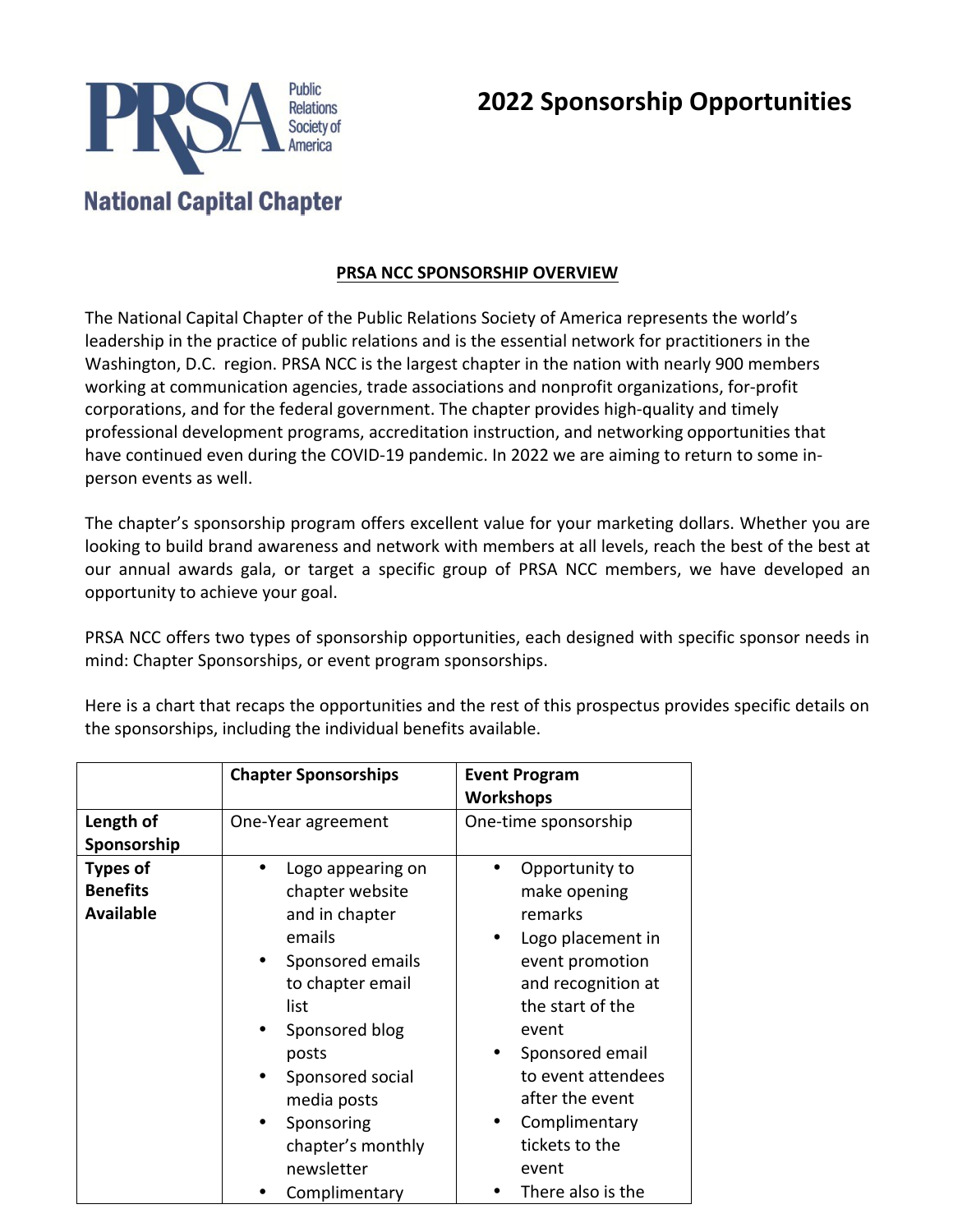|                    | tickets to chapter<br>events<br>Opportunity to<br>Present to PRSA<br><b>NCC Board</b><br>Literature<br>distribution at<br>chapter events<br>Discounts on<br>additional<br>sponsorship | opportunity to do<br>a sponsored-<br>created event<br>instead where the<br>sponsor is<br>responsible for<br>determining (with<br><b>PRSA NCC</b><br>approval) the<br>speakers and<br>event topic.<br>Video-on-Demand<br>library sponsorship<br><b>PRSA NCC virtual</b><br>member monthly<br>coffees |
|--------------------|---------------------------------------------------------------------------------------------------------------------------------------------------------------------------------------|-----------------------------------------------------------------------------------------------------------------------------------------------------------------------------------------------------------------------------------------------------------------------------------------------------|
| <b>Price Range</b> | \$1,250 - \$7,500 (In-kind<br>chapter sponsorship is<br>available in unique<br>circumstances. Please<br>contact for more details.)                                                    | \$500-\$1,000 for most<br>workshops and events.                                                                                                                                                                                                                                                     |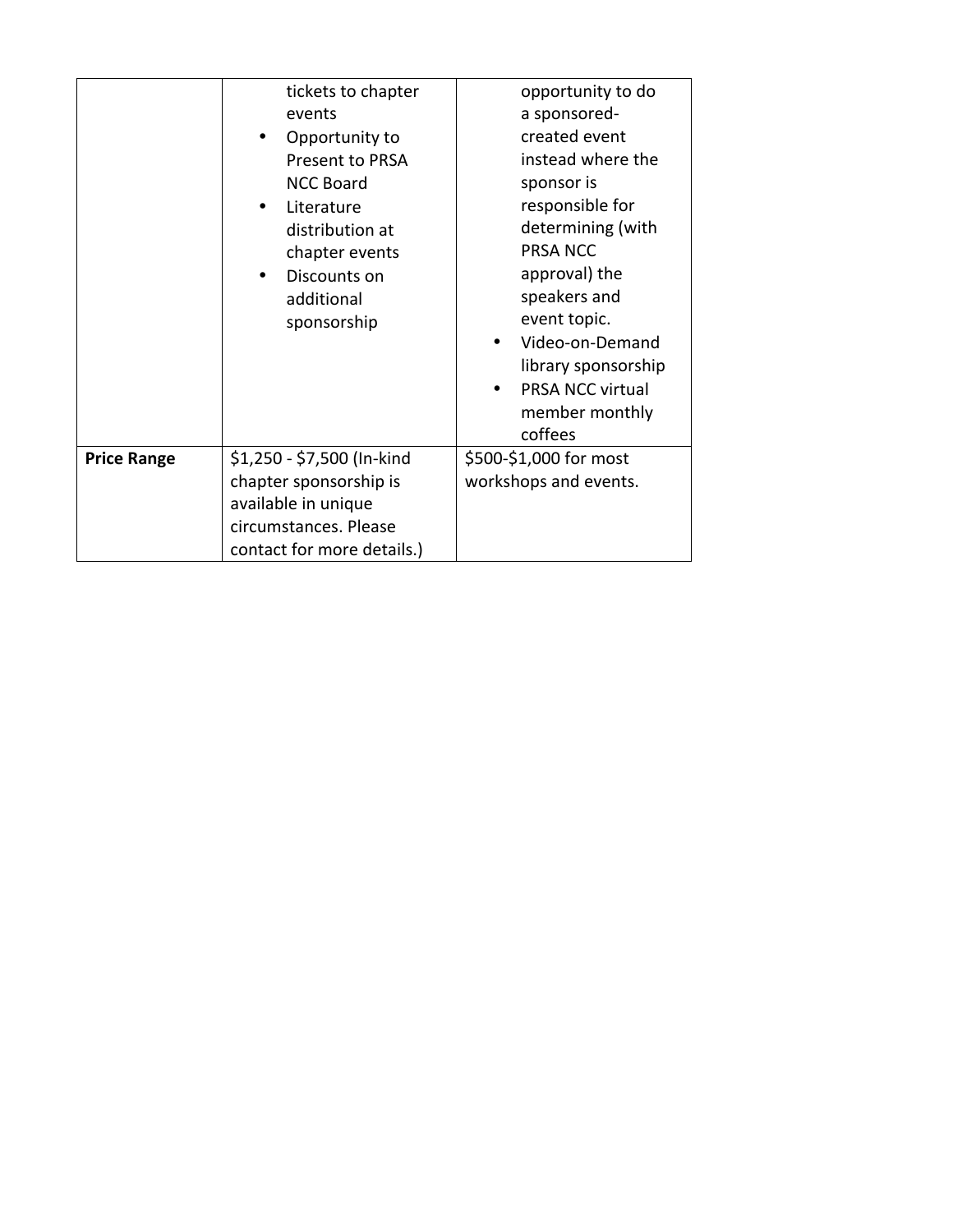## **CHAPTER SPONSORSHIPS**

A chapter sponsorship is the perfect opportunity for organizations interested in reaching the broadest spectrum of PRSA NCC membership, with benefits designed to increase your brand awareness and provide opportunities to network with PR professionals across industries, interest areas, and levels of seniority. Chapter sponsorships enable sponsors to have sustained ongoing outreach to PRSA NCC members. 

## **Overall 2022 Chapter Sponsor Benefits (Some benefits are only available at certain sponsorship levels)**

## **1) Brand Awareness**

- a. Chapter newsletter sponsorship with logo placement and a brief 60-word description of your organization
- b. Sponsored emails to chapter members
- c. PRSA NCC.org website sponsorship page listing
- d. Guest blogging opportunities
- e. Event promotions listed in printed, email and website materials, lectern recognition
- f. Targeted promotion on PRSA NCC social media platforms (Facebook, LinkedIn, Twitter)
- g. Discounts on additional sponsorship of programs and events

## **2) Networking and Marketing**

- a. Complimentary tickets to chapter professional development and networking events
- b. Literature distribution at all major chapter events and programs
- c. Unique opportunities to engage with PRSA NCC members at events as well as presenting to the PRSA NCC Board

## **2022 PRSA NCC CHAPTER SPONSORSHIP LEVELS**

# **Diamond (\$7,500) (Limited to three organizations)**

## **1) Brand Awareness**

- a. Logo and 60-word description to be included in two chapter newsletters in a twelve-month period
- b. Three-time email access to chapter membership list
- c. Listing on website sponsorship page
- d. Event promotions listed in printed, email and website materials, podium recognition
- e. PRSA NCC Board presentation and interactive session with members before or after professional development events
- f. Guest blogging opportunities for the blog hosted on PRSA-NCC.org
- g. Eight total promotional posts per year on PRSA NCC Facebook and Twitter platforms. The chapter must approve the content.
- h. Two program sponsorships of programs and events during the sponsorship year, to include three tickets to each event

# **2) Networking/Marketing**

a. Fourteen tickets to chapter professional development and networking events (excluding  $\frac{1}{2}$ --day, plated events, and co---sponsored programs with other groups) – limit 2 per event; with pre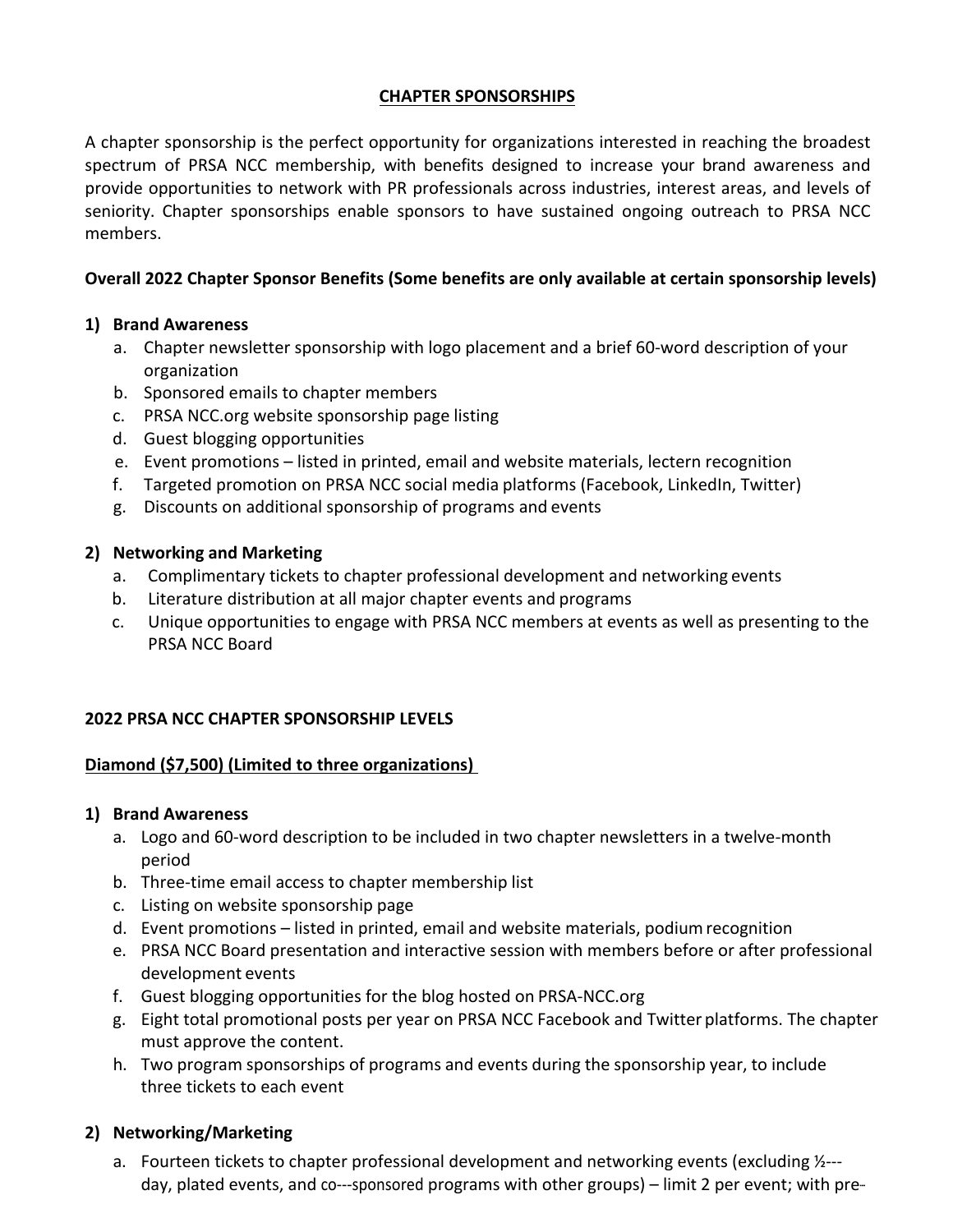registration (approximately \$840 value)

b. Literature distribution at all major events and programs (provided by sponsor)

#### **Platinum (\$4,500)**

#### **1) Brand Awareness**

- a. Logo and 60-word description of sponsor to be included in two chapter newsletters in a twelvemonth period
- b. One-time email access to chapter membership list
- c. Listing on website sponsorship page
- d. Event promotions listed in printed, email and website materials, podium recognition
- e. Interactive sessions with members before or after professional development events
- f. Guest blogging opportunities for the blog hosted on PRSA NCC.org
- g. Six total promotional posts per year on PRSA NCC Facebook and Twitterplatforms (no more than four per platform). The chapter must approve content.
- h. Discounts on additional sponsorship of programs and events

## **2) Networking/Marketing**

- a. Ten tickets to chapter professional development and networking events (excluding  $\frac{1}{2}$  day, plated events, and co-sponsored programs with other groups) – limit 2 per event; with prep registration (approximately \$600 value)
- b. Literature distribution at all major events and programs (provided by sponsor)

## **Gold (\$3,500)**

## **1) Brand Awareness**

- a. Logo and 60-word description of sponsor to be included in two chapter newsletters in a twelve-month period
- b. Listing on website sponsorship page
- c. Event promotions listed in printed, email and website materials, podium recognition
- d. Up to four promotional posts per year on PRSA NCC Facebook and Twitter platforms (no more than four per platform). The chapter must approve content.
- e. Discounts on additional sponsorship of programs and events

## **2) Networking/Marketing**

- a. Eight tickets to chapter professional development and networking events (excluding  $\frac{1}{2}$  day, plated events, and co-sponsored programs with other groups) – limit 2 per event; with prep registration (approximately \$480 value)
- b. Literature distribution at all major events and programs

# **Bronze (\$1,250)**

## **1) Brand Awareness**

- a. Logo and 60-word description of sponsor to be included in one chapter newsletter in a twelvemonth period
- b. Listing on website sponsorship page
- c. Event promotions listed in printed, email and website materials, podium recognition
- d. Two total promotional posts per year on PRSA NCC Facebook and Twitter platforms. The chapter must approve content.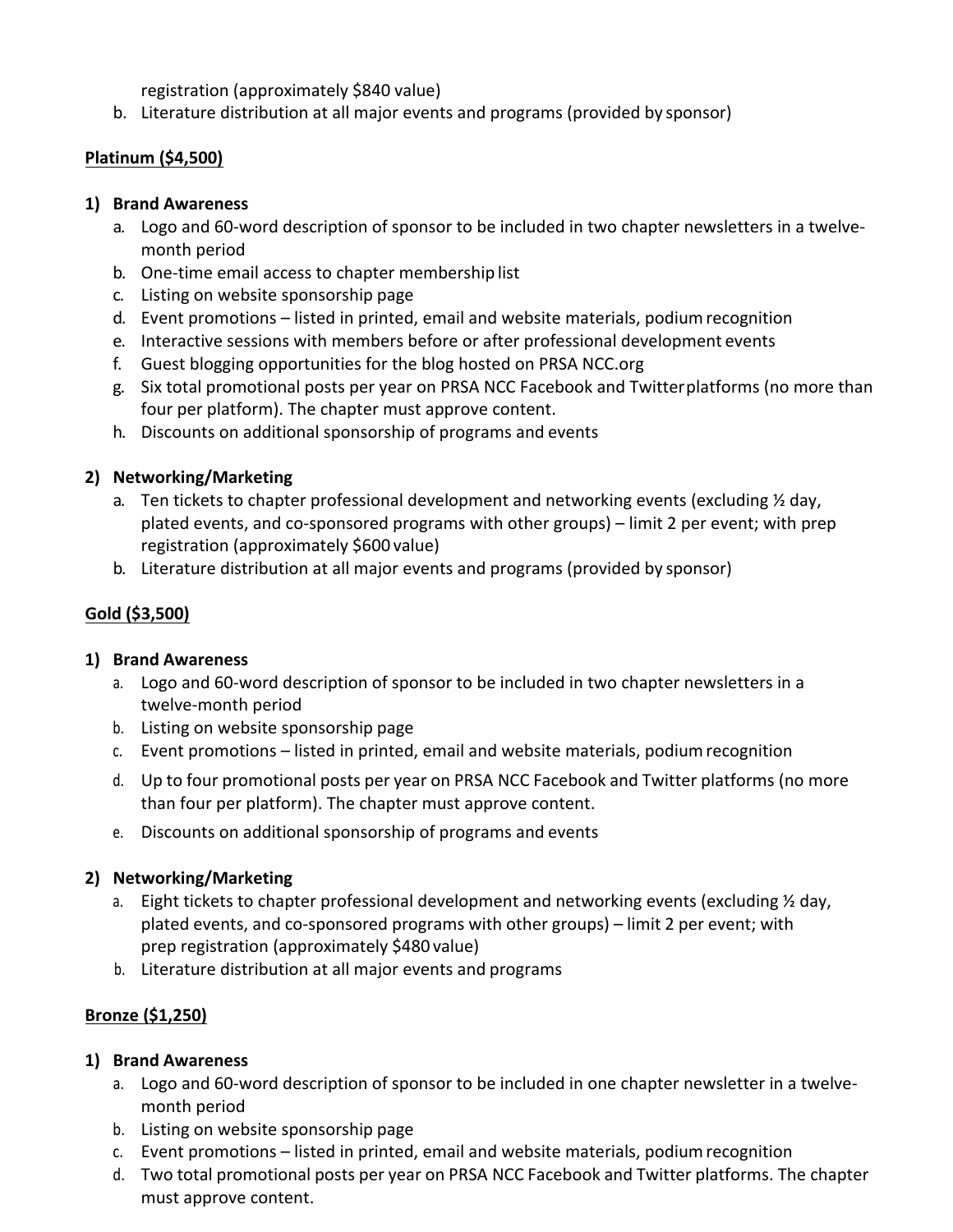e. Discounts on additional sponsorship of programs and events

## **2) Networking/Marketing**

- a. Four tickets to chapter professional development and networking events (excluding ½-day, plated events, and co-sponsored programs with other groups) – limit 2 per event; with preregistration (up to \$240 value)
- b. Literature distribution at all major events and programs

## **PROGRAM SPONSORSHIPS**

COVID-19 has disrupted in-person programming and cut marketing budgets, so PRSA NCC has developed program sponsorships to fit the digital era and to help build your brand and maximize savings. By sponsoring an event, you can reach targeted members of PRSA-NCC based on their interests and signal your market leadership within a particular technical area.

Events include professional development workshops, luncheon programs, and networking events, as well as programs for new professionals, senior practitioners, and those with an interest in specific areas, such as international public relations, government relations, and more.

Benefits of program sponsorships include recognition as a sponsor in promotional email and website materials; recognition during the event; and the opportunity to make brief welcoming remarks.

Once the chapter returns to in-person events, benefits will be tailored to fit an in-person event.

Separate from sponsoring a program, PRSA NCC also offers sponsors the opportunity to create a sponsored program. The sponsor is responsible for determining the topic and speakers with PRSA NCC approval required and managing the majority of event logistics, while PRSA NCC will still market the event as one of its own and host it on the PRSA NCC Zoom account or at an in-person location. For more details, please contact PRSA NCC or the Sponsorship Committee Chair (contact information provided at the end of the prospectus).

# **2022 PROGRAM SPONSORSHIP LEVELS for PRSA NCC Workshops (Please note pricing is based on virtual** events. For in-person event pricing, please contact the Sponsorship Committee chair or your sponsorship contact.)

## Host Sponsor (one per event) -- \$750 for virtual or \$1,000 for in person (\$650/\$850 for current chapter sponsors).

- 1) Corporate logo included at top of all event promotions (online and email)
- 2) Corporate logo placed in related event presentation materials
- 3) Recognition at the beginning of the event
- 4) Opportunity to introduce speakers or panelists
- 5) Sponsored email post-event to attendees

# **Program Sponsor (up to three per event) - \$500 (\$400 for current chapter sponsors)**

- 1) Corporate logo included at top of all event promotions (online, email and print)
- 2) Corporate logo placed in related event presentation materials